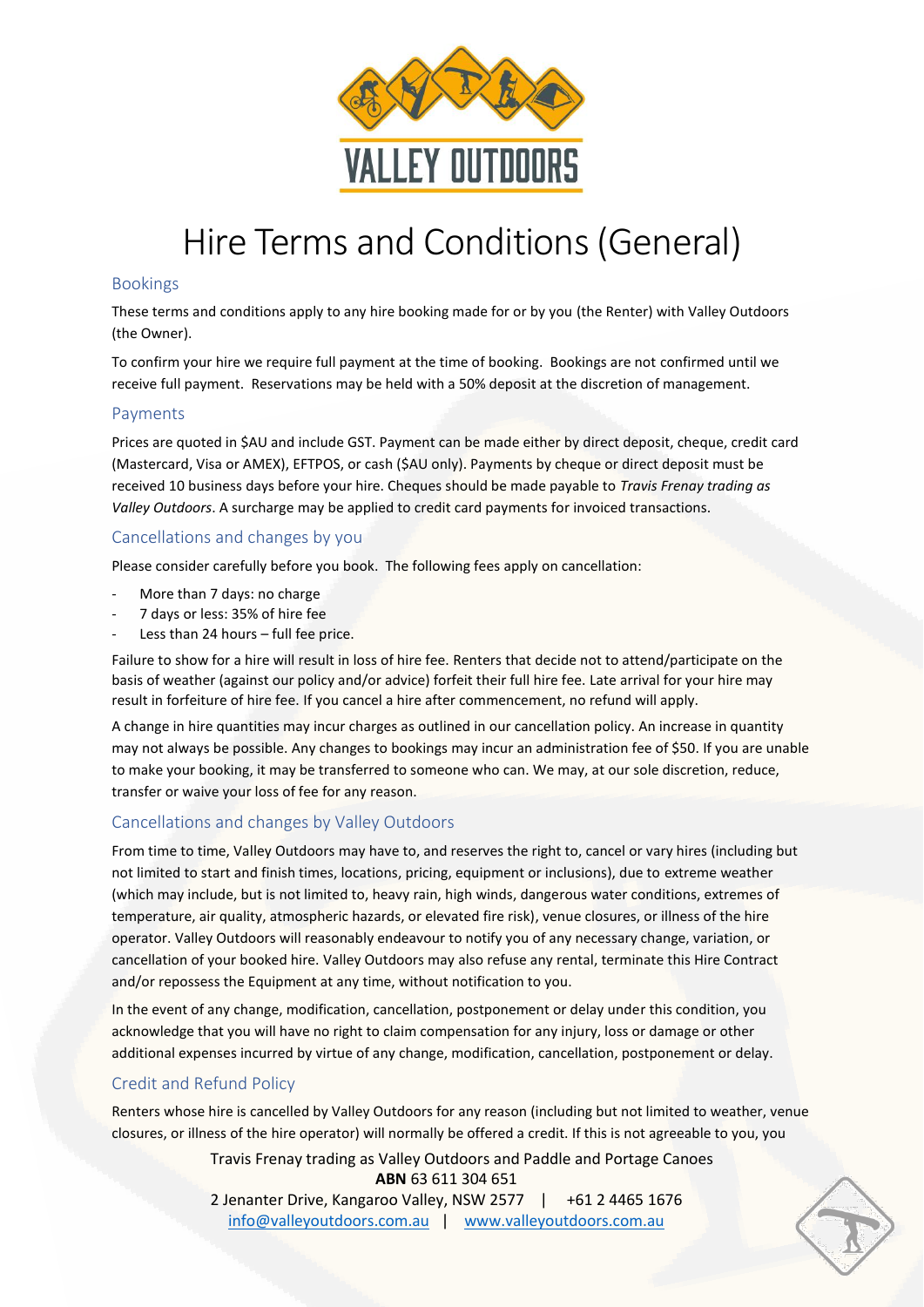

may request a refund. The total amount of any refund is limited to the amount paid for the hire. If we cancel a hire after commencement, a partial refund may apply.

#### Accessibility and Inclusion

Valley Outdoors is an inclusive business that aims to accommodate all participants. If you have any additional requirements, considerations, and specific needs, then please let us know at the time of booking so that we can ensure we are able to make reasonable adjustments and adopt strategies to allow your full participation in the activity. Requirements, considerations, and specific needs may relate to or include, but are not limited to, disabilities, mobility challenges, medical conditions, sensory processing challenges, regular medication requirements, cultural and, or faith considerations.

# Check-Out Of Equipment

The Renter must be 18 years or older. Photograph identification is required for the Renter for all hires. The Renter responsible for the Equipment for the Hire Period. The Equipment always remains the property of Valley Outdoors.

#### Refusal of hire

We reserve the right to remove or deny access to anyone who, in our opinion, is under the influence of drugs or alcohol, is a hazard to themselves or others, likely to cause harm (to others, equipment, or the environment), abusive, incapable, unprepared, or acts in any way that may impact the safe participation in the activity or safe use of the equipment.

#### Security Deposit

A security deposit is applicable to some hires. On or before pickup of the Equipment you must pay a Security Deposit debited to your credit or debit card immediately. The Security Deposit is fully refundable to you provided you return the Equipment undamaged and have complied fully with this Hire Contract. You authorise Valley Outdoors to deduct from the Security Deposit any amounts due to Valley Outdoors arising out of this Hire Contract. Any amount which is not covered by any security deposit may be recovered from you by us as a debt due and payable. You also authorise Valley Outdoors to charge you for all Rental charges and any other fines, retrieval, court costs, penalties, administrative fees and/or other violations that may be incurred by you during the Rental term.

#### Inspection of equipment

Valley Outdoors states that to the best of their knowledge and belief that the equipment is in sound and safe condition and free of any known defects or faults which would affect its safe operation under normal use. You are responsible for inspecting all equipment carefully and to bring any missing or damaged equipment to the attention of Valley Outdoors. Make sure any discrepancies are noted on the rental agreement. Any discrepancies not noted on the rental agreement may result in a fee for damaged or missing equipment.

#### Transport of equipment

Renters are responsible for connecting any trailer, lights, and chains properly, and for securing all equipment before driving. You acknowledge and accept that loading equipment onto a vehicle or a trailer has the potential to cause damage to person or property during loading, unloading or transport of the equipment.

> Travis Frenay trading as Valley Outdoors and Paddle and Portage Canoes **ABN** 63 611 304 651 2 Jenanter Drive, Kangaroo Valley, NSW 2577 | +61 2 4465 1676 [info@valleyoutdoors.com.au](mailto:info@valleyoutdoors.com.au) | [www.valleyoutdoors.com.au](http://www.valleyoutdoors.com.au/)

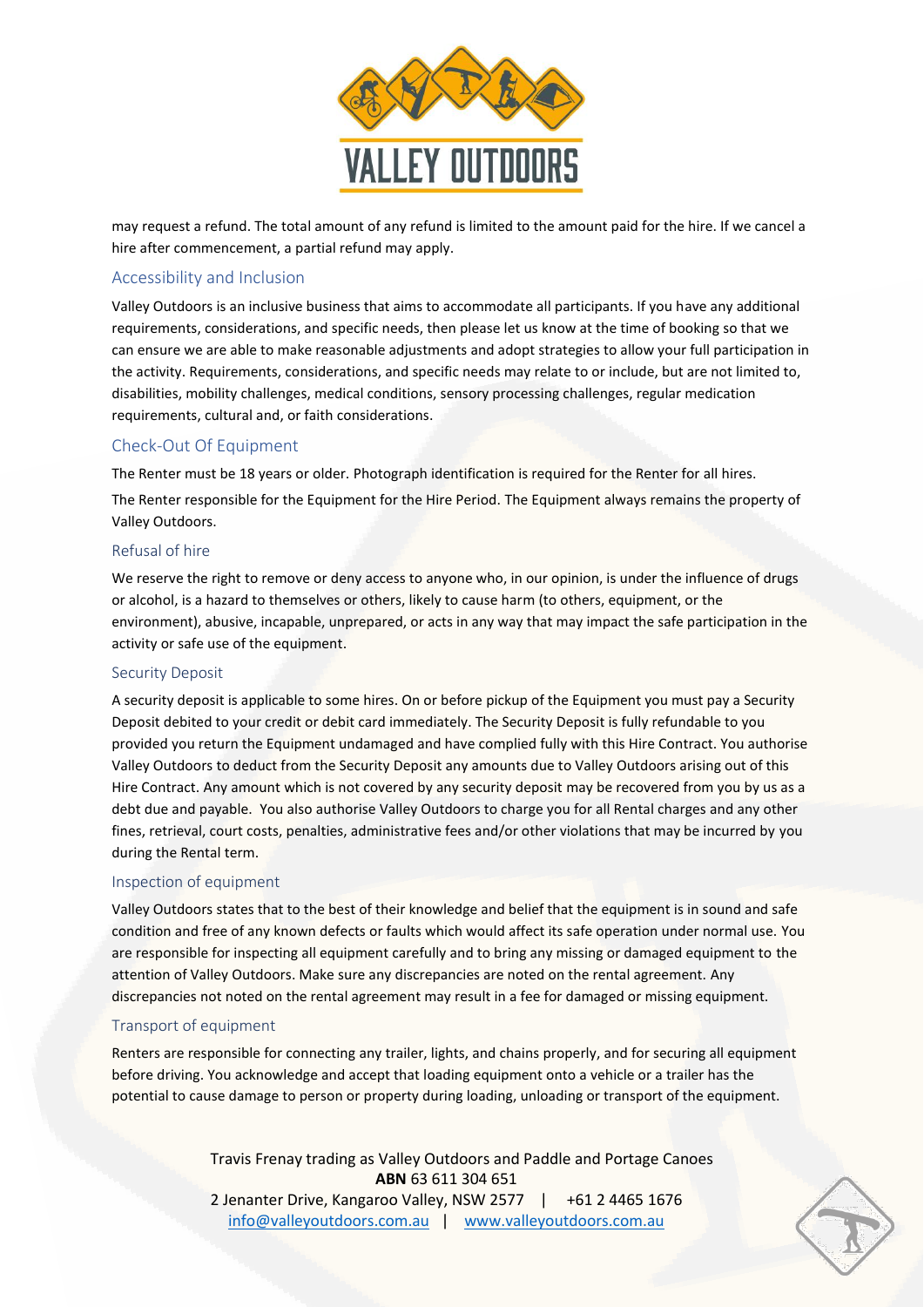

#### Equipment use

- You agree to use all equipment for its designed purpose only and in accordance with manufacturer's recommendations.
- You must not in any way alter, modify, tamper with, damage or repair the Equipment
- You must use best endeavours to ensure that the Equipment does not become contaminated with or exposed to any hazardous substances during the Hire Period
- The rented equipment shall not be used for any illegal purpose.
- You alone are responsible for selecting the Equipment and satisfying yourself as to its suitability, condition and fitness for the particular purpose for which you require the Equipment. No advice is provided on the correct use of the equipment, you are responsible for you own actions.
- You alone are responsible for ensuring that you are capable of safely operating and handling the Equipment, and that you have the adequate skills, knowledge and experience to safely complete the planned activity.
- Participants must wear suitable attire, including any personal protective equipment, for the expected weather conditions and the activity. Use of aquatic equipment requires the wearing of a life jacket.

#### Complaints

If you have a complaint about your hire please inform us as soon as possible so that we can attempt to rectify the matter. If you believe that your complaint has not been resolved through these means then any further complaint should be put in writing to us within 30 days of the end of the hire.

# Check-In (return) of Equipment

You must return the Equipment to Valley Outdoors in the same clean condition and good working order it was in when you received it, ordinary fair wear and tear excluded. It is your responsibility to return the Equipment during Ordinary Business Hours. You must obtain the prior approval of Valley Outdoors if you wish to return the Equipment outside Ordinary Business Hours. You must not change the drop-off location from that specified in the Hire Form unless you have first obtained authorisation from Valley Outdoors.

#### Late returns

Equipment must be returned at the agreed time. Any returns after this time will incur a surcharge. If equipment is not returned within 3 working days of the due date, you will be charged the full replacement cost of the non-returned equipment.

#### Dirty Equipment

A cleaning fee will be charged if the rental equipment is returned in an excessively dirty condition. Valley Outdoors does not expect rental equipment to be returned in spotless condition but please make a reasonable effort to clean gear before returning it.

#### Damaged equipment

During the Hire Period the renter is responsible for the equipment and shall take all reasonable steps to properly care for and maintain the Equipment. In the event that the Equipment is lost, stolen or damaged beyond fair wear and tear, the Renter will be liable for any costs incurred by Valley Outdoors to recover, repair and/or replace the Equipment.

It is solely the discretion of Valley Outdoors to determine if damaged equipment will be repaired or replaced. Replacement costs are calculated at full market price of an equivalent product, including shipping and GST.

> Travis Frenay trading as Valley Outdoors and Paddle and Portage Canoes **ABN** 63 611 304 651 2 Jenanter Drive, Kangaroo Valley, NSW 2577 | +61 2 4465 1676 [info@valleyoutdoors.com.au](mailto:info@valleyoutdoors.com.au) | [www.valleyoutdoors.com.au](http://www.valleyoutdoors.com.au/)